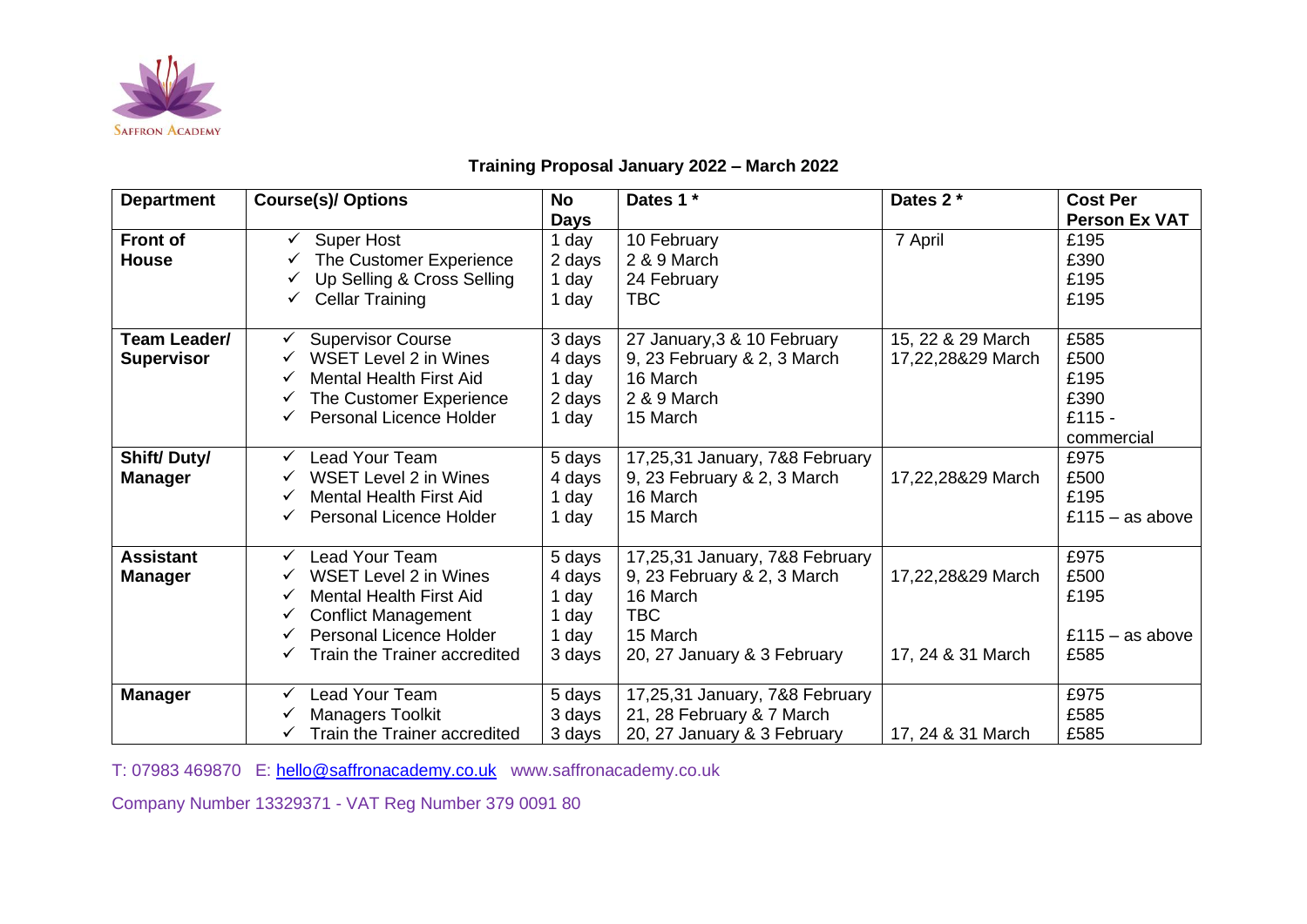

| <b>Department</b>  | <b>Course(s)/ Options</b>              | <b>No</b>   | Dates 1 *                      | Dates 2 *         | <b>Cost Per</b>      |
|--------------------|----------------------------------------|-------------|--------------------------------|-------------------|----------------------|
|                    |                                        | <b>Days</b> |                                |                   | <b>Person Ex VAT</b> |
| <b>Commis Chef</b> | Level 3 Food Allergens<br>$\checkmark$ | 1 day       | 2 March                        |                   | £195                 |
|                    | Level 2 Food Safety in                 | 1 day       | 8 February                     |                   | $£115 -$             |
|                    | Catering                               |             |                                |                   | commercial           |
| <b>Second Chef</b> | Level 3 Food Safety in<br>Catering     | 3 days      | 23, 30 March & 6 April         |                   | £585                 |
|                    | <b>Supervisors Course</b>              | 3 days      | 27 January, 3 & 10 February    | 15, 22 & 29 March | £585                 |
|                    | <b>Mental Health First Aid</b>         | 1 day       | 16 March                       |                   | £195                 |
|                    | <b>Conflict Management</b>             | 1 day       | <b>TBC</b>                     |                   | £195                 |
| <b>Head Chef</b>   | Level 3 Food Safety in<br>Catering     | 3 days      | 23, 30 March & 6 April         |                   | £585                 |
|                    | <b>Lead Your Team</b>                  | 5 days      | 17,25,31 January, 7&8 February |                   | £975                 |
|                    | Train the Trainer accredited           | 3 days      | 20, 27 January & 3 February    | 17, 23, 31 March  | £585                 |
| <b>Executive</b>   | <b>Lead Your Team</b><br>✓             | 5 days      | 17,25,31 January, 7&8 February |                   | £975                 |
| <b>Chef</b>        | <b>Managers Toolkit</b>                | 3 days      | 21, 28 February & 7 March      |                   | £585                 |
|                    | Level 3 Food Safety in<br>Catering     | 3 days      | 23,30 March & 6 April          |                   | £585                 |
|                    | <b>Personal Licence Holder</b>         | 3 days      | 15 March                       |                   | £115 as above        |
|                    | Train the Trainer accredited<br>✓      | 3 days      | 20, 27 January & 3 February    | 17, 23, 31 March  | £585                 |
| Housekeeping       | Housekeeping Package                   | 3 days      | 22 February, 1 & 8 March       |                   | £585                 |
|                    | <b>Conflict Management</b><br>✓        | 1 day       | <b>TBC</b>                     |                   | £195                 |
|                    | <b>Mental Health First Aid</b>         | 1 day       | 16 March                       |                   | £195                 |
|                    | Super Host                             | day         | 10 February                    | 7 April           | £195                 |
|                    | Safe & Clean                           | 1 day       | 10 March                       |                   | £195                 |

T: 07983 469870 E: [hello@saffronacademy.co.uk](mailto:hello@saffronacademy.co.uk) www.saffronacademy.co.uk

Company Number 13329371 - VAT Reg Number 379 0091 80